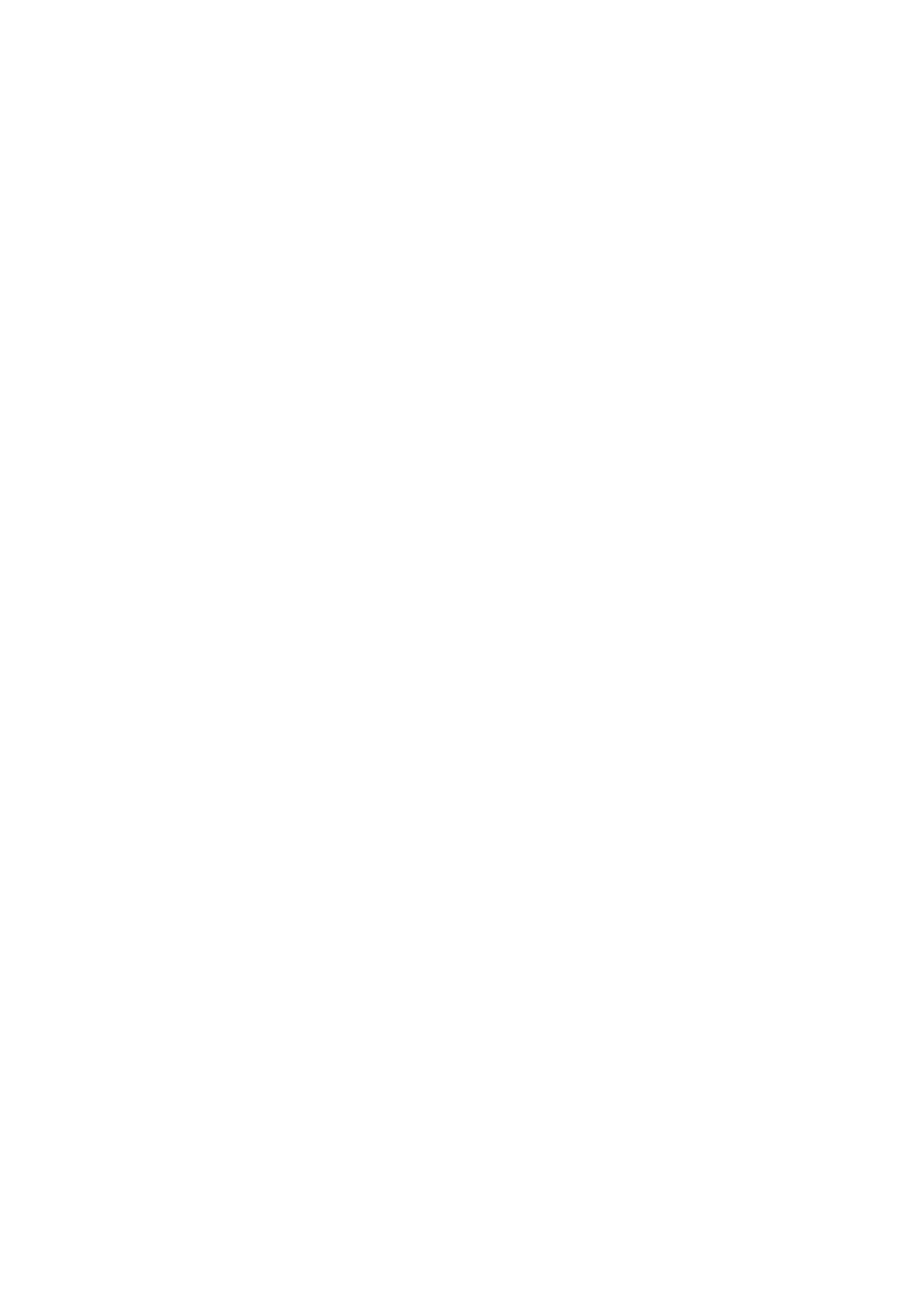This book contains study notes to accompany the ChristCentral Church Sermon Series based on the book of Ruth. Each chapter relates to a separate sermon in the series.

The sermon series: "Redemption Stories: Ruth" can be found on the ChristCentral Church website:<https://christcentral.church/redemption-stories-ruth>

> **1. The Redemption of God Through Relationships**  *– Ruth 1*

**2. The Redemption of God Through Circumstances**  *– Ruth 2*

**3. The Redemption of God Through Patience and Purity** *– Ruth 3*

**4. The Redemption of God through The Redeemer**  *– Ruth 4*

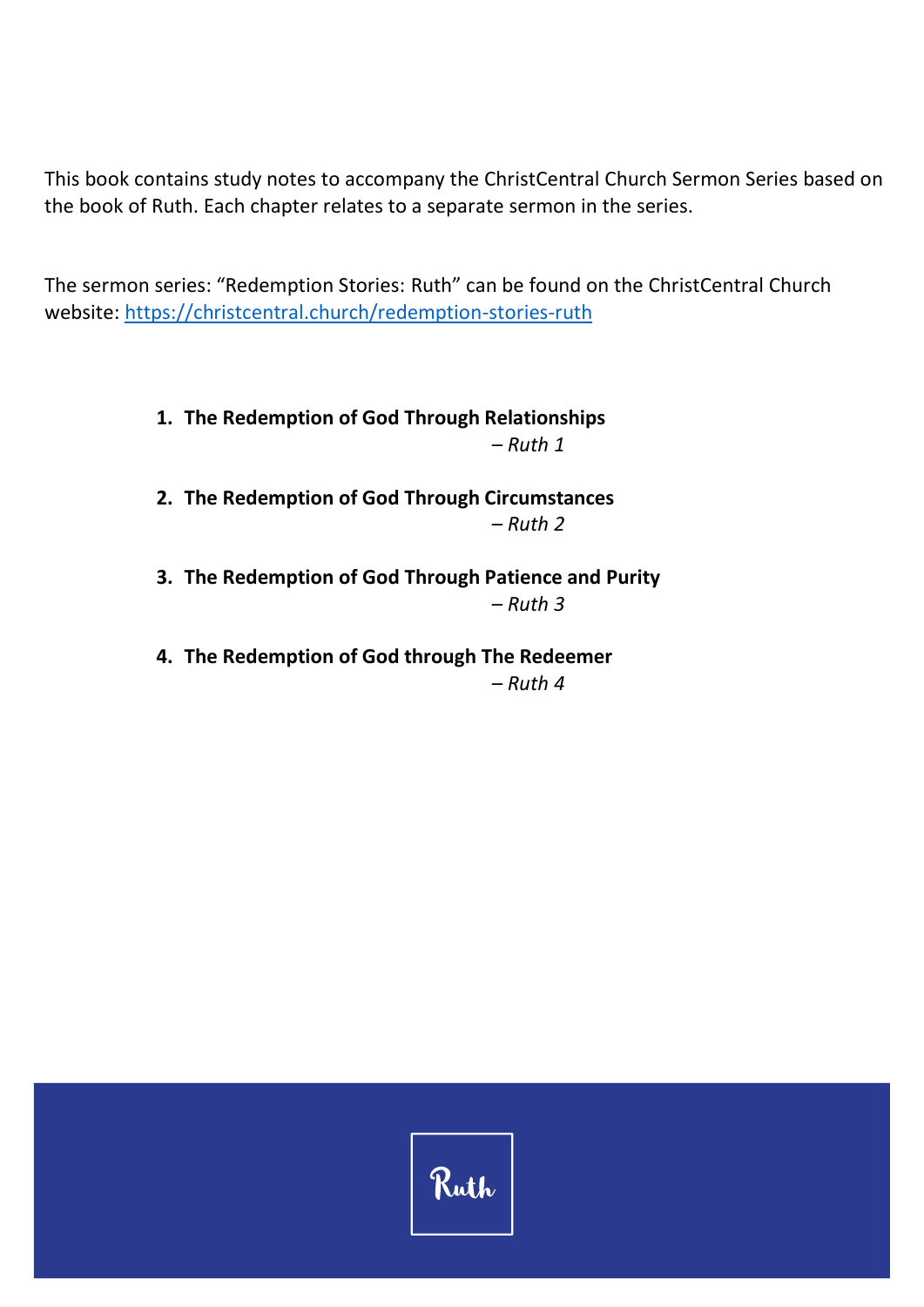# **The Redemption of God Through Relationships - Ruth 1**

God's redemption is a major biblical theme and central to The Gospel. Through Christ, God has bought us back! At inestimable personal cost to Himself, God ransomed sinners from slavery, adopting them into His own family, sharing His glory with all He has redeemed. 'You are not your own, for you were bought with a price'. We begin with 4 sermons from the book of Ruth, a distant ancestor of Jesus, an unlikely hero in the biblical narrative, an inspirational woman, who met her redeemer and was wonderfully used by God.

1) Trajectory of Tragedy (Verses 1-5)

Time of the judges, a 400-year period after Israel entered promised land, the opening verses of Ruth paint a desperately sad and tragic picture. Famine in the land; a massive decision to leave home (a desperate move - they might not survive otherwise); Mahlon and Chilion - Hebrew names meaning 'sickly' and 'weak' That's a burden. Then they travelled, on foot from Bethlehem to a foreign land - a perilous journey through wilderness, over mountains, with sick children. Naomi became a single mum in a foreign country with no family or community – providing for herself.

Remarkably, despite being called Sickly and Weak, Naomi's sons got married. Moabite wives were not ideal for Israelite men. 10 years and no children: bareness; no legacy to leave; low position in society. Mahlon and Chilion died - this was not the life Naomi dreamt for herself as a young girl. Every redemption story has tragedy in it. It is the soil into which the seed of faith so often takes root. Naomi's life was especially tragic.

## **Q. Why are names significant to ancient Israelites? Do names have the same significance in today's society?**

**Q. Does belief in an all-powerful and all-knowing God, create problems when you feel helplessly out of control? Does it provide any solutions?**

# **Q. In terms of history, no society has suffered less than ours. Why does our generation have the biggest issue with suffering? Why is suffering used as an argument against God?**

2) Theology Matters (Verses 6-18)

## "*What comes into our minds when we think about God is the most important thing about us*" – Tozer

This passage contains a whole load of theology. Naomi decides to return to Bethlehem because 'the LORD had visited his people and given them food'. She believed in the LORD - despite everything that had happened to her Naomi continued to believe. She believed in a God who provides, who was sovereign even over the availability of food. She understood that this life is lived under the guiding hand of God.

However, Naomi doubts the Goodness of God. She doesn't doubt His existence, she doesn't doubt that He can provide, she doesn't doubt His sovereignty, but she clearly doubts His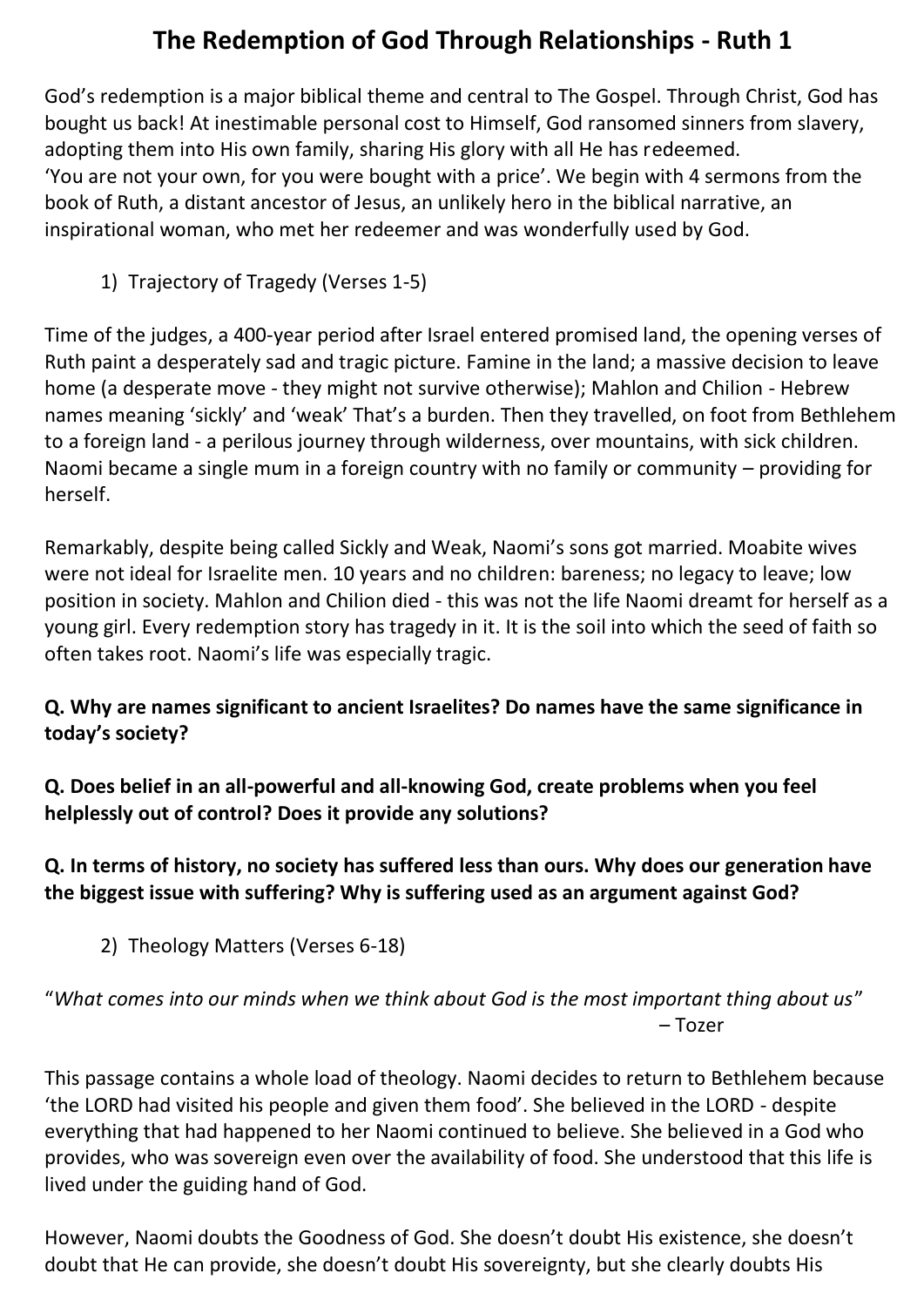Goodness. Because she doubts His goodness, she has become hopeless, and her hopelessness has caused her great bitterness! Her greatest treasure gone, her family gone, her purpose gone. Naomi did not believe that she could find happiness again in life, she did not have faith that God could bring her to a place of joy, the one thing she lived for was gone, and now bereft of hope she is trapped in bitterness.

## "*If anything becomes more fundamental than God to your happiness, meaning in life, and identity, then it is an idol*"

Sons; husbands; security. Because Naomi doesn't have those things she has nothing to offer these women. She even encourages Ruth to return her 'false gods' (verse 15). She feels worthless / hopeless / void of any purpose. If God isn't good, if his sovereignty doesn't inspire hope, then tragedy will lead to gloom, to bitterness. What you think of God matters. If he isn't your ultimate treasure, then whatever idol is will likely lead to the same place of bitterness and despair that Naomi was stuck in should it be toppled.

## **Q. How do you handle shattered dreams and disappointments? How does it affect your view of life, of God?**

#### **Q. How do non-believers cope with shattered dreams and disappointments? What opportunities does this provide for the Gospel to be shared?**

**Q. In theory we want to wholly rely on God. Do our lives reflect this in practice? How can we rely on God?** 

3) Faithful Friend (Verses 16-18)

Ruth is a standout character in the OT scripture. A 'mother of Jesus', what incredible character she has. She is also, like Naomi, a childless widow - the most vulnerable of society. She has just lost her husband. She is grieving. She has every right to doubt the goodness of God, why should she maintain her faith? Naomi hardly makes a compelling case for Him. Ruth's theology prevailed over Naomi's. Her theology expressed in how she loved Naomi, choosing not seek out the easy route to a comfortable life, but to remain faithful to the family through which she came to know the One True God!

Your theology makes a difference to friendship. Ruth had hope! Hope that she could be a good friend to Naomi; hope of a better life in Bethlehem; hope in a Sovereign God who is also Good; hope that a Good God can redeem the most seemingly lost lives. Jesus came beside us when we were at our most hopeless; when we were pushing him away, his love overcame; when we realised we had nothing to offer, he opened his arms and shared everything with us. Ruth was a faithful friend to Naomi. Jesus is our better friend - even more faithful.

#### **Q. Why do you think Ruth was willing to forgo comfort in order to support Naomi?**

**Q. How can our friendship provide hope to those around us who are suffering?**

#### **Q. How can we as a church be a faithful friend to our city and those around us?**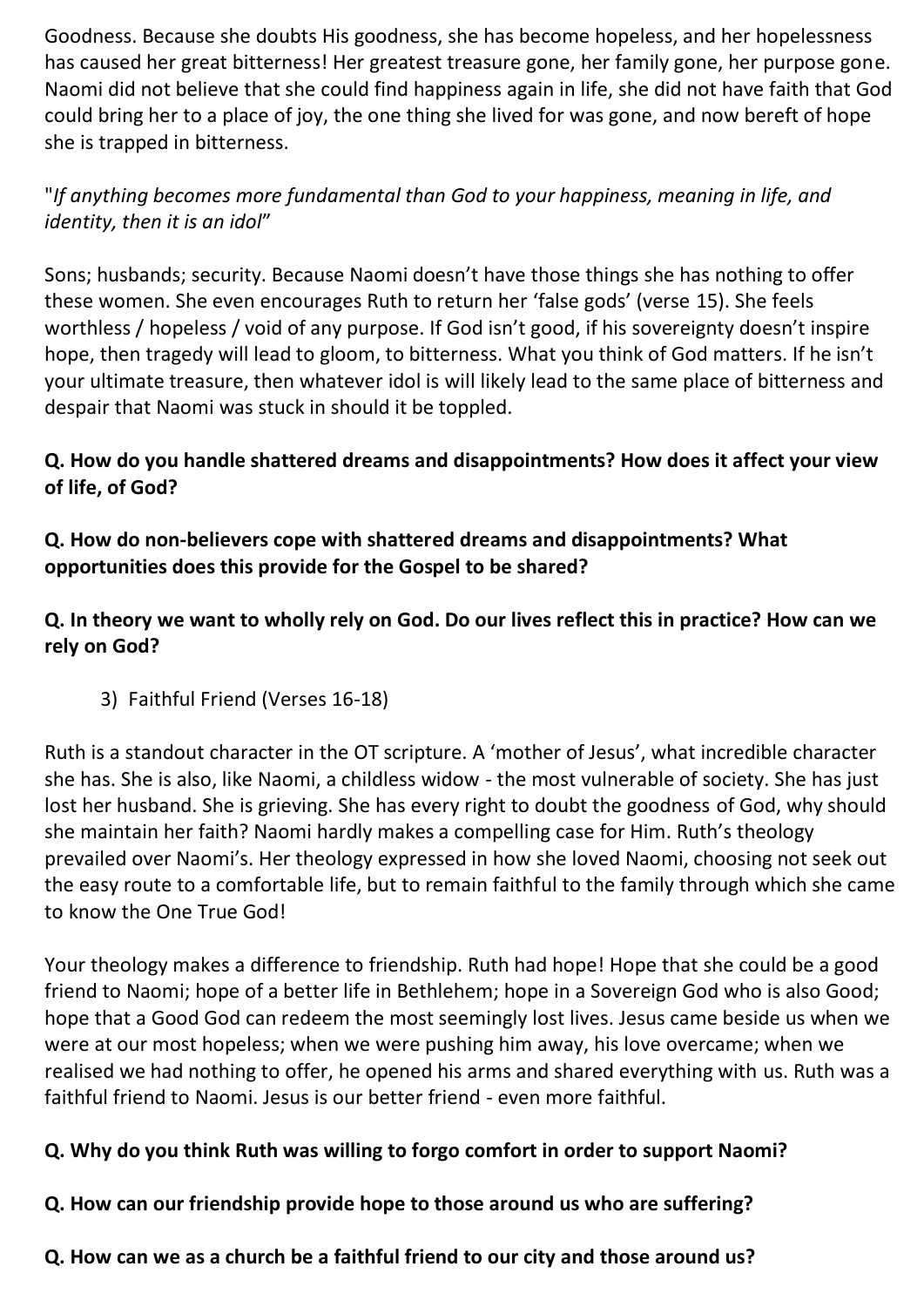# **The Redemption of God Through Circumstances – Ruth 2**

In the last chapter, the focus was on Naomi and how she had become embittered through a life of tragedy. This week our focus shifts to Ruth as the main character and we get introduced to Boaz. Naomi decided to return to Bethlehem in Judah, her home country, and she pleaded with her daughters in law to go back to their homes in Moab, and find new husbands there, restoring their hope of having a family and care and protection that it would bring them. Forsaking the opportunity to find another husband amongst her own people, and going to a foreign land as a widow, not knowing how she would be received, Ruth trusted that the God of Naomi would provide for them. This is the start of Naomi's bitter circumstance being redeemed by God through her relationship with Ruth.

1) The Faithfulness of Ruth

Naomi and Ruth have now arrived in Bethlehem in Judah, they had caused quite a stir, and the first thing we read is Ruth requests to go out to the fields and to pick up leftover grain behind anyone in eyes she finds favour. This practice, 'gleaning', follows God's instruction to the Israelites (Lev 19), a demonstration of the heart of God for the poor and the marginalised. Ruth faithfully laboured to provide for her friend and mother-in-law Naomi, but what makes this extraordinary in my mind is her initiative in stepping out and her courage.

Ruth could have waited for Naomi's relatives to notice their position and rely on their generosity; she could have been a 'faithful' friend by sticking by Naomi. Ruth had every reason to lose confidence, to become paralysed by fear; she could easily have become bitter like Naomi. Yet Ruth - despite being a foreigner, an outsider, the scorn of Jewish society - took a step of faith. Her courage led her to act, without knowing how it would work out.

## **Q. In what areas of our lives are we most at risk of settling? How is God encouraging change in our circumstances? What is the next step of faith God is calling you to take?**

**Q. How do you react to steps of faith taken by others? ...steps of faith taken by ChristCentral Church?**

#### **Q. Have you felt like an outsider, or felt your views are foreign to society? How did this affect your ability to engage with those around you?**

2) The Favour of Boaz

Boaz is a man of standing, a wealthy man, a landowner and a relative of Naomi, of the clan of her husband Elimelek. This is significant as there was an established Jewish practice responsibility for male relatives to act for any relative who was in trouble; a guardian - or kinsman - redeemer. Boaz immediately notices Ruth; he had heard of her extraordinary loyalty to Naomi. The whole of Bethlehem was abuzz with the news of what happened, and the foreman had told of her diligence in gleaning. Ruth finds favour in Boaz' eyes, unaware of his family connections.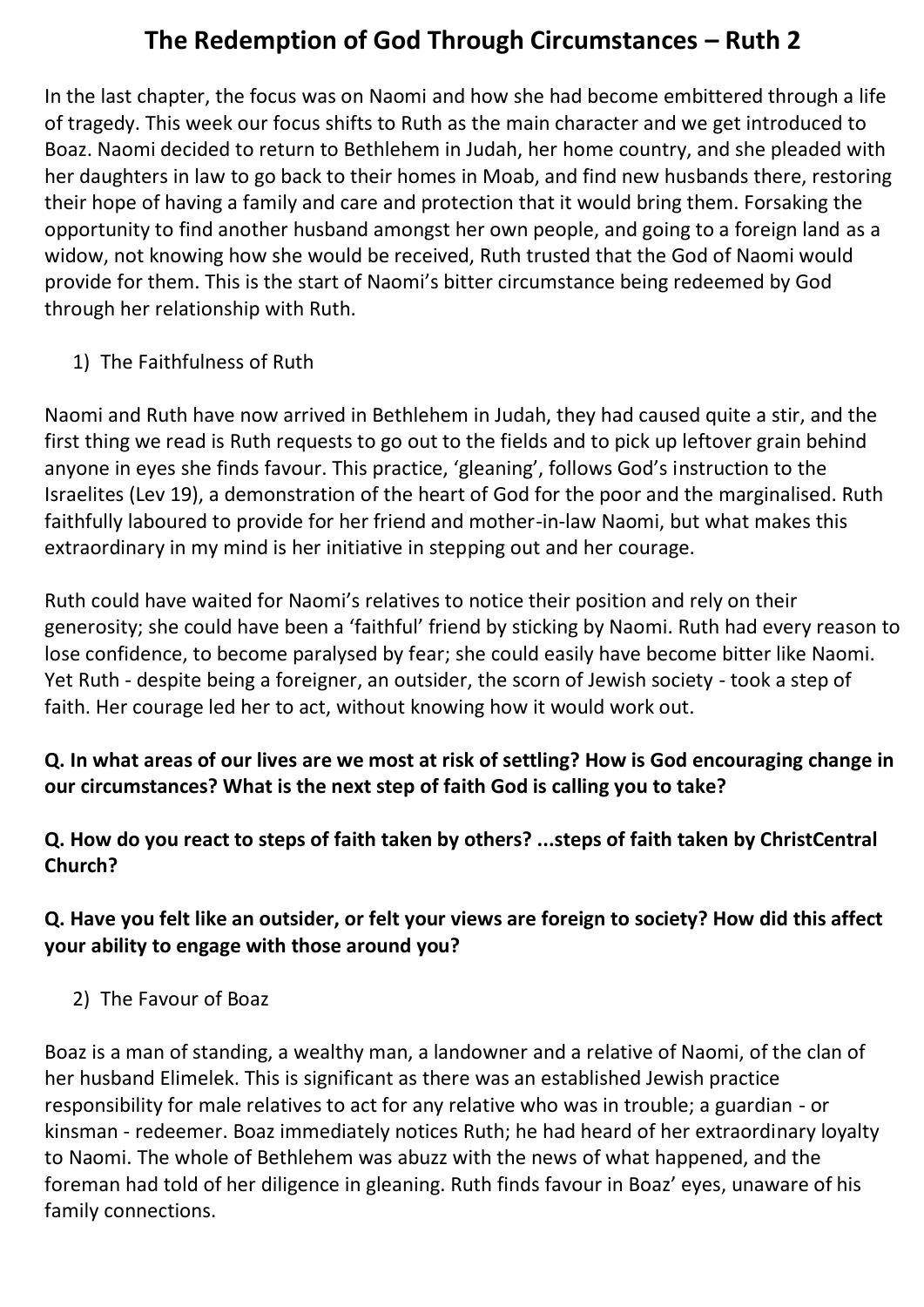Boaz knew God would richly reward Ruth. The key for us is that Boaz then went on to be part of that rich reward. Boaz knew God had blessed him to be a blessing. He took responsibility for Naomi and Ruth in that moment and did everything in his power to provide protection and care. Boaz did this happily, at personal cost to himself. The reputational cost of favouring a foreigner; the financial cost of leaving grain; the cost to his workers, as they had to slow their work, and carry extra water would have affected the view of their employer. Yet Boaz was happy to pay this cost, because he had seen the faithfulness of Ruth.

## **Q. Who are the 'outsiders' in our society? What role does the Church have, to support and protect the marginalized? How can ChristCentral Church achieve this?**

## **Q. How far are we willing to be inconvenienced to extend love, care, honour and respect to those around us?**

3) The Restored Faith of Naomi

On seeing how much Ruth had gleaned in just a day, Naomi is giddy with excitement, "Blessed be the man who took notice of you!". Naomi recognises just how extraordinary the amount of barley is and that Ruth must have received favour to enable her to gather this much. Then on hearing that it was Boaz, we see a complete transformation from the embittered, God- afflicted, hopeless Naomi. The Lord bless him; the Lord has not stopped showing His kindness to the living and the dead! This was not just chance or coincidence. This was a blessing from God.

Not only did Ruth 'chance upon' Boaz' field, but he arrived whilst she was there. Not only did he arrive but God had prepared him for this moment as a God-fearing generous man who had favour upon her. Naomi correctly sees God's redemption through circumstance, orchestrated out of his kindness. The Lord's kindness had not forsaken her. Naomi, didn't know the end of the story yet, it had only been one day, one harvest. Would Ruth remain faithful? Would Boaz remain favourable? What would come of his position as a kinsman redeemer? She didn't know yet, but bitterness had given way to hope.

The story continues, through Ruth to Jesus, who came so that the whole world would be able to become part of God's people. He removed from us any penalty for our past, any animosity with God, and has brought us, all foreigners, to be His people, sheltering under His care as members of this glorious Church.

## **Q. How do our circumstances affect our view of God? How can we focus on God while things are tough?**

**Q. How does our understanding of the Gospel, and the blessings we have received, affect our faith during times of suffering?**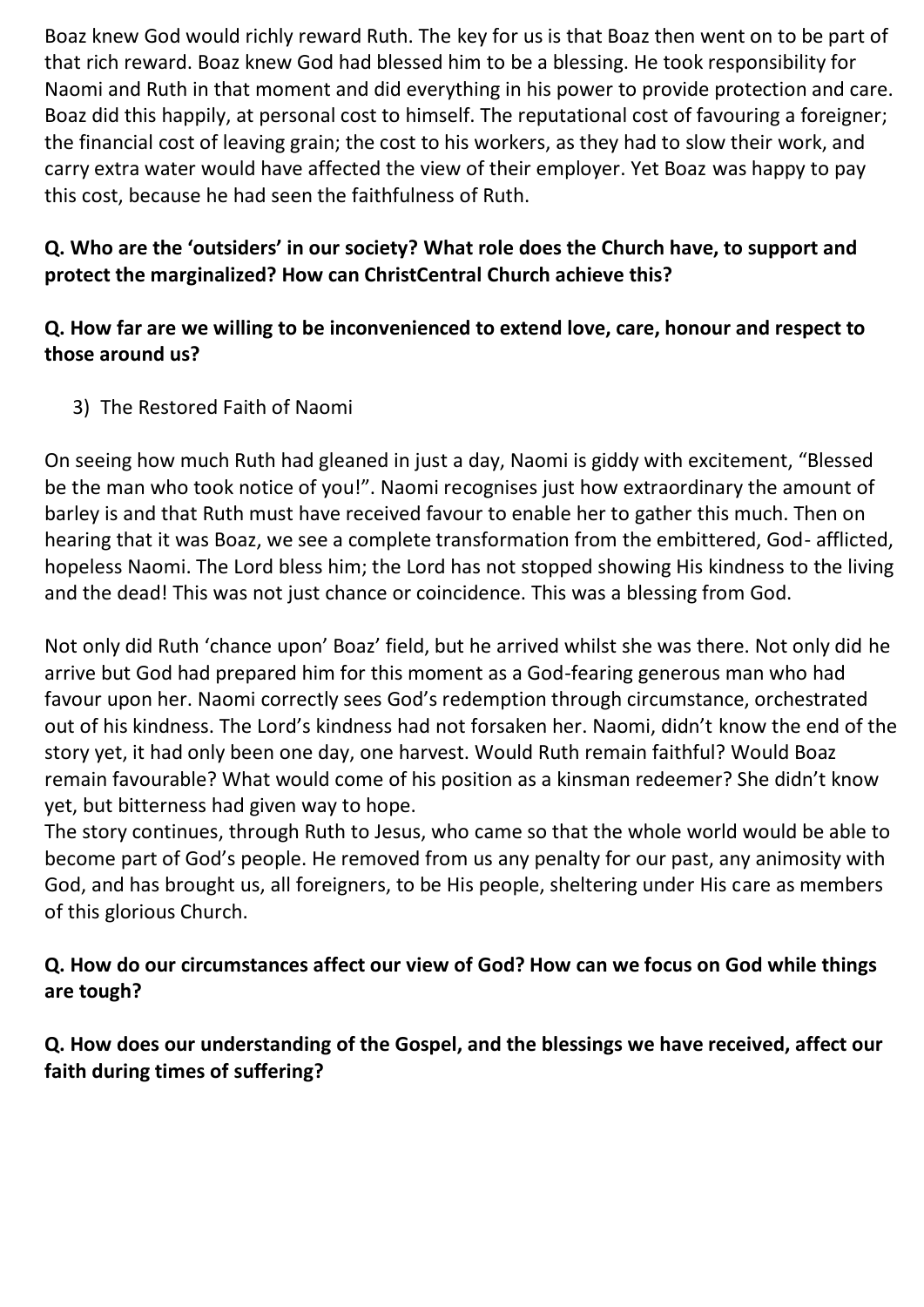# **The Redemption of God Through Patience and Purity – Ruth 3**

So far in the book of Ruth we have seen Naomi's life go from bad to worse. Having left her home in Bethlehem to Moab, she loses her husband and her two sons, and Naomi is left with no family. Ruth, Naomi's daughter-in-law decides to be a good friend to Naomi, and joins her when they travel back to Bethlehem.

Back in Bethlehem, Ruth works in the field gleaning crops. Boaz, the owner of the field. Ruth goes to work, expecting to earn a day's pay and some food for her family, but comes away with a huge blessing. Ruth and Naomi receive far more than they expected. Naomi goes from being 'bitter' at the end of chapter 1, to saying "may he be blessed by the Lord, whose kindness has not forgotten the living or the dead".

## **Q. What are your expectations of God's blessing? In what ways has he exceeded your expectations?**

Today's passage describes three people patiently and purely pursuing the purposes of God.

1) Naomi

Through the previous chapters, and in chapter 3, we see Naomi understands God's sovereignty. It's not always been easy, Naomi has experienced some incredibly hard trials, but still she knows that God is sovereign. In chapter 1, Naomi tells her daughters-in-law to go home, that the Lord may grant they have rest. Naomi knows that God provides the rest. God's hand is at work, despite things being tough, Naomi still knows that God is in control

Then, in chapter 3, Naomi says "My daughter, should I not seek rest for you that it might be well with you?". Naomi has not given up on the sovereignty of God; Naomi understands that God is sovereign, but she also knows that she must be active in pursuing this purpose. Naomi knows God is sovereign and has a purpose, which leads her to actively step out into where God is calling her. Taking action does not mean rushing God or questioning His timing, but pursuing His plans.

# **Q. Do you know what God has called you to? What steps are you taking to see it happen?**

#### **Q. What steps can we take when we don't know God's clear calling?**

**Q. How do you react when God is not acting as quickly as you expect?**

# **Q. How is the Mission and Vision of ChristCentral Church seen in the work it is doing? How can the church take the next step in faith to pursue God's purpose?**

2) Ruth

The first action Ruth does in this chapter is to clean herself up and prepare herself. Ruth knows that Boaz is the one to redeem her, but she doesn't know how Boaz will respond. The path wasn't clear, but she prepares herself. Ruth did not wait until she knew Boaz was willing to redeem her. This isn't Ruth cleaning herself up to be redeemed, to seduce or convince her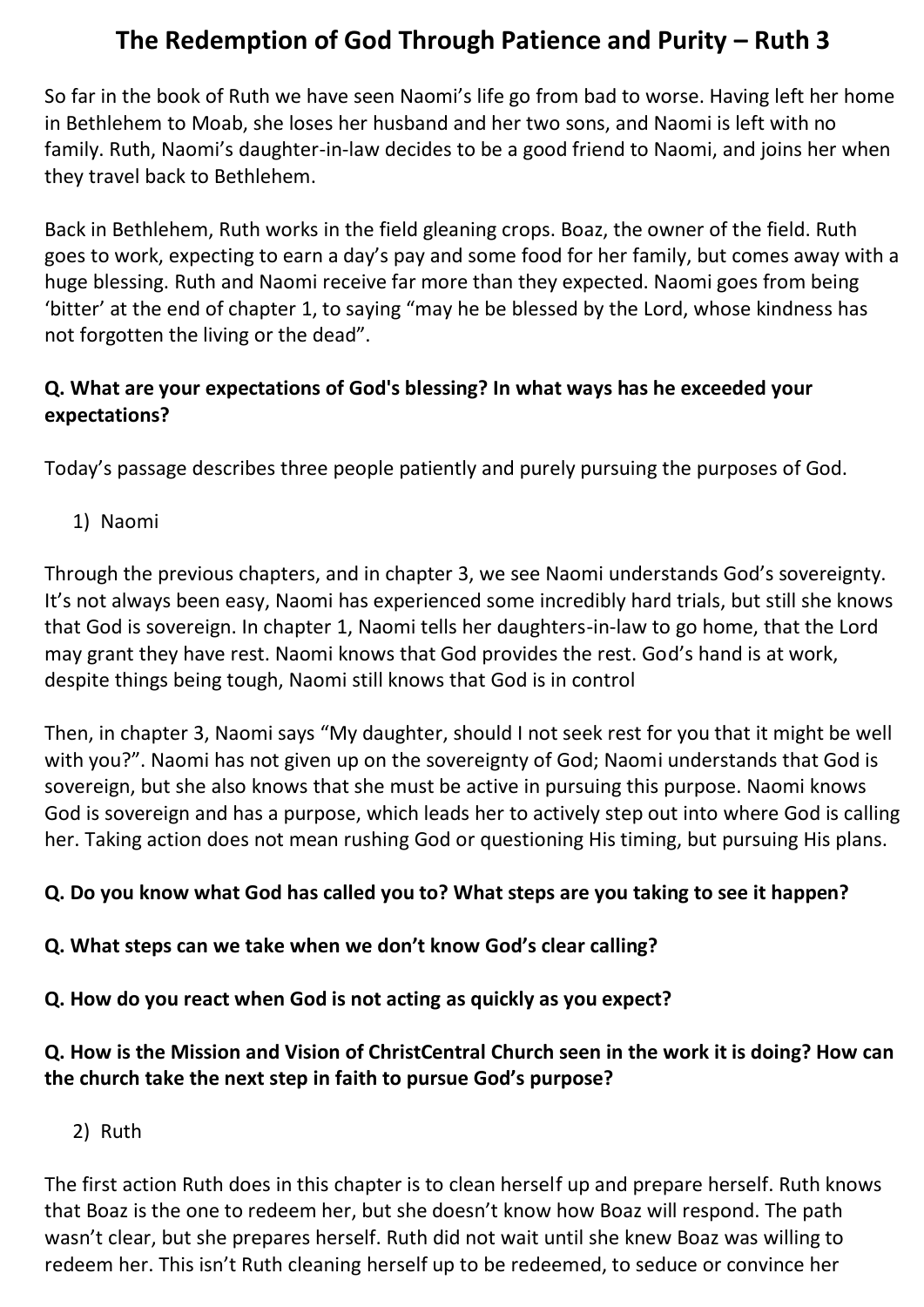redeemer. Ruth was preparing herself, ready for what is to come. Ruth takes a risk, steps into what God has called her to, but has first prepared herself. Prepared for what God (through Boaz) was going to do, not prepared to make God (through Boaz) do it.

When Ruth approaches Boaz, as he wakes during the night, we see a proposal. A covenant between Boaz and Ruth (compare with Ezekiel 16:8). Ruth is aware of the redemption to which God is calling her. Ruth appealed to Boaz as her redeemer, as one who could look after and protect her. Ruth came not as one who had worked hard, nor as one who had prepared herself and made herself worthy. Ruth came to Boaz as one who needed him to help her, to redeem and recover her, prepared to live as one redeemed.

#### **Q. What are you doing now to prepare for what God has called you to? How can you prepare for what has yet to come?**

**Q. How faithful are you with the little? What excuses do we give for not being prepared for the much?**

**Q. How does the Gospel call us to prepare? How does it not call us to prepare? How does this differ from common views of religion and the church?** 

3) Boaz

Boaz had seen Ruth. He knew she was a godly, pure, "woman of worth". Ruth has come to him and has proposed marriage. His response: "there is someone closer who could redeem you". Boaz wanted to do this right. He wasn't after a fleeting encounter. If this is God's plan, then it will happen  $-$  in the right way, in His timing.

It would have been easy to rush the plans of God. Ruth needed a redeemer. Boaz could redeem her. It could have happened there and then, but they wanted to do this right. They needed to be patient, and remain pure, in their desire to see God's purposes. Ruth came boldly, but vulnerable and in need. Boaz responded as God responds to us; pure, patient and with amazing blessing.

**Q. "If it is right, God will make it happen" – What are the benefits and risks of this thinking? How do Naomi, Ruth and Boaz each treat their circumstances with respect to God's plan?**

**Q. What "quick pleasures" are we confronted with, and tempted by, that can lead us away from God's plans?**

**Q. How does our patience and purity honour God in the eyes of those around us?**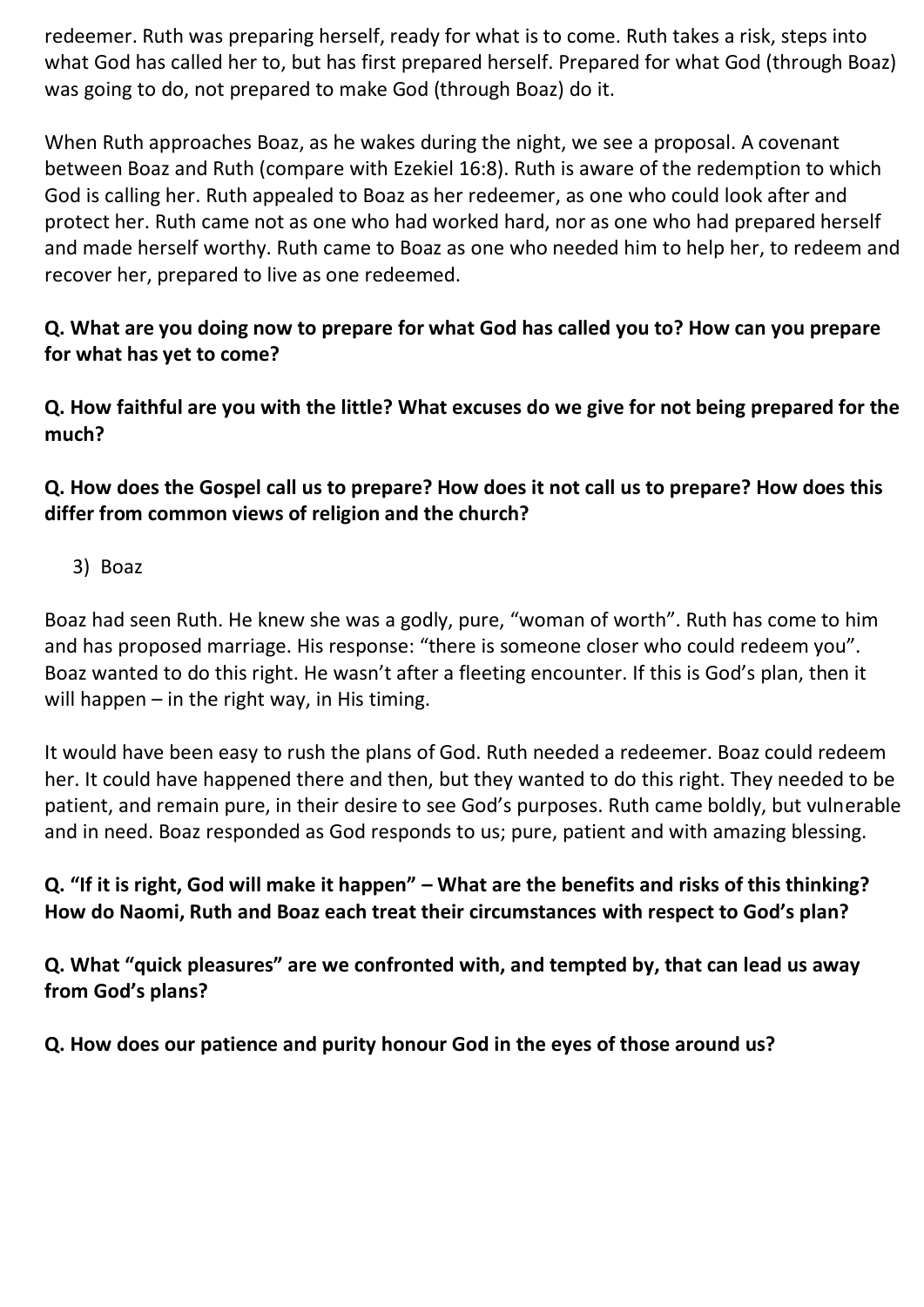# **The Redemption of God through The Redeemer – Ruth 4**

Ruth has been a ray of sunshine in the bitter storm Naomi encountered. From gleaning the scraps, Ruth encountered grace - receiving immeasurably more than she dared hope. Through patience and purity, the road to redemption is revealed through Boaz, a godly, rich and single man who honoured women and God! He's every godly single woman's dream guy. He's not rash; he's not abusive; he's not lusty; he's not sex obsessed. He's a great example for men.

We will work through the chapter in three chunks this week – featuring the 3 central characters of the story.

1) Boaz – A Man Trained in Truth (Verses 1-6)

Boaz is determined to marry Ruth – he desires to be the redeemer. But he knows for this to be blessed by God, he needs to do things the right way. He does his research, and knows there is someone else in line. He is meticulous and fast acting, this isn't a '2 year' engagement. He is a man of integrity, who is committed to doing the right thing. This whole scene is shaped by The Word of God. These 'customs' that seem odd to us come from scripture. The law given to the Israelites was not just to do with spiritual instruction but also governmental, how to run a nation. Boaz was trained in truth and knew the word of God and delighted in it - to the benefit of those around him, not least Ruth.

Boaz is an older single man who wants to get married fast, but, most importantly, in a worthy manner. Boaz doesn't do a runner with Ruth, because she could yet be another man's wife. (Read 1 Timothy 4:7) Until you are married to a woman you either relate to her as you would your mother, or as you would you sister, in all purity! Boaz behaved honourably toward Ruth, because he knew what God had commanded.

The "friend" is keen to redeem Elimelech's land, until he realises Ruth is included. She is a 'Moabite' woman and not 'first' choice. He does not want to corrupt his bloodline and will not accept a foreigner. This is not a problem for Boaz, who is also a man of grace! We see this pattern in the Bible. Whether it's Rahab the prostitute, Leah the unloved, Bathsheba the adulteress, we see how God loves to bring about his purposes through 'the alien', 'the foreigner', 'the least likely'.

## **Q. How do we allow the Word of God to instruct us? Do you take it seriously and trust it to do you good?**

**Q. How can men, and particularly single men, stand apart from society in the way they honour women?**

#### **Q. Who are we tempted to ignore and leave out? How can we show an inclusive invitation of grace to "the outsider" and "the least likely"?**

2) Ruth – A Redemption Secured, Seen and Savoured (Verses 7-12)